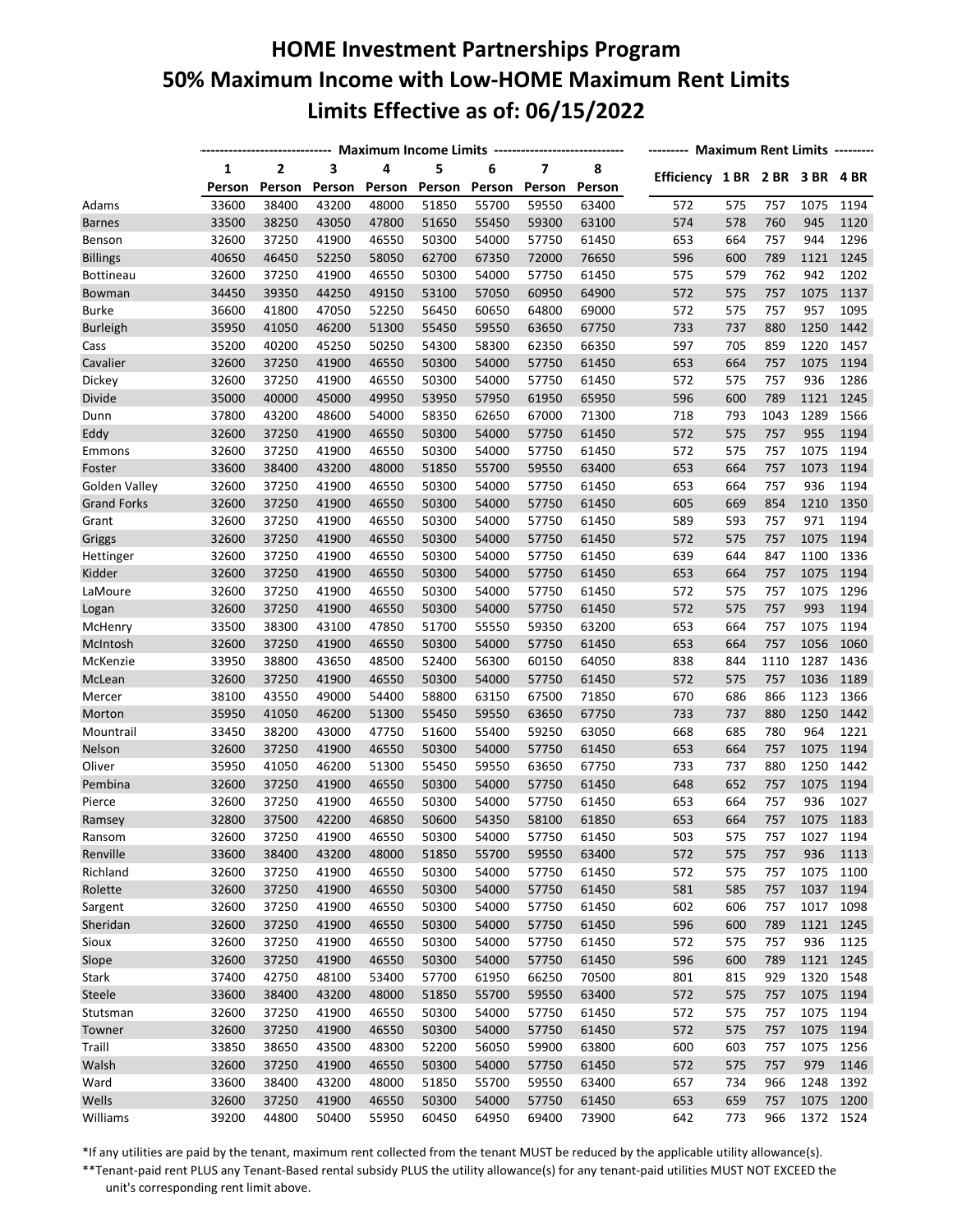## **HOME Investment Partnerships Program 60% Maximum Income with Low-HOME Maximum Rent Limits Limits Effective as of: 06/15/2022**

|                    | ----------------------------- | Maximum Income Limits ---------------------------- | -------- Maximum Rent Limits -------- |        |        |        |                         |        |                                |     |      |           |      |
|--------------------|-------------------------------|----------------------------------------------------|---------------------------------------|--------|--------|--------|-------------------------|--------|--------------------------------|-----|------|-----------|------|
|                    | 1                             | $\overline{2}$                                     | 3                                     | 4      | 5      | 6      | $\overline{\mathbf{z}}$ | 8      |                                |     |      |           |      |
|                    | Person                        | Person                                             | Person                                | Person | Person | Person | Person                  | Person | Efficiency 1 BR 2 BR 3 BR 4 BR |     |      |           |      |
| Adams              | 40320                         | 46080                                              | 51840                                 | 57600  | 62220  | 66840  | 71460                   | 76080  | 572                            | 575 | 757  | 1075      | 1194 |
| <b>Barnes</b>      | 40200                         | 45900                                              | 51660                                 | 57360  | 61980  | 66540  | 71160                   | 75720  | 574                            | 578 | 760  | 945       | 1120 |
| Benson             | 39120                         | 44700                                              | 50280                                 | 55860  | 60360  | 64800  | 69300                   | 73740  | 653                            | 664 | 757  | 944       | 1296 |
| <b>Billings</b>    | 48780                         | 55740                                              | 62700                                 | 69660  | 75240  | 80820  | 86400                   | 91980  | 596                            | 600 | 789  | 1121      | 1245 |
| <b>Bottineau</b>   | 39120                         | 44700                                              | 50280                                 | 55860  | 60360  | 64800  | 69300                   | 73740  | 575                            | 579 | 762  | 942       | 1202 |
| Bowman             | 41340                         | 47220                                              | 53100                                 | 58980  | 63720  | 68460  | 73140                   | 77880  | 572                            | 575 | 757  | 1075      | 1137 |
| <b>Burke</b>       | 43920                         | 50160                                              | 56460                                 | 62700  | 67740  | 72780  | 77760                   | 82800  | 572                            | 575 | 757  | 957       | 1095 |
| <b>Burleigh</b>    | 43140                         | 49260                                              | 55440                                 | 61560  | 66540  | 71460  | 76380                   | 81300  | 733                            | 737 | 880  | 1250      | 1442 |
| Cass               | 42240                         | 48240                                              | 54300                                 | 60300  | 65160  | 69960  | 74820                   | 79620  | 597                            | 705 | 859  | 1220      | 1457 |
| Cavalier           | 39120                         | 44700                                              | 50280                                 | 55860  | 60360  | 64800  | 69300                   | 73740  | 653                            | 664 | 757  | 1075      | 1194 |
| Dickey             | 39120                         | 44700                                              | 50280                                 | 55860  | 60360  | 64800  | 69300                   | 73740  | 572                            | 575 | 757  | 936       | 1286 |
| Divide             | 42000                         | 48000                                              | 54000                                 | 59940  | 64740  | 69540  | 74340                   | 79140  | 596                            | 600 | 789  | 1121      | 1245 |
| Dunn               | 45360                         | 51840                                              | 58320                                 | 64800  | 70020  | 75180  | 80400                   | 85560  | 718                            | 793 | 1043 | 1289      | 1566 |
| Eddy               | 39120                         | 44700                                              | 50280                                 | 55860  | 60360  | 64800  | 69300                   | 73740  | 572                            | 575 | 757  | 955       | 1194 |
| Emmons             | 39120                         | 44700                                              | 50280                                 | 55860  | 60360  | 64800  | 69300                   | 73740  | 572                            | 575 | 757  | 1075      | 1194 |
| Foster             | 40320                         | 46080                                              | 51840                                 | 57600  | 62220  | 66840  | 71460                   | 76080  | 653                            | 664 | 757  | 1073      | 1194 |
| Golden Valley      | 39120                         | 44700                                              | 50280                                 | 55860  | 60360  | 64800  | 69300                   | 73740  | 653                            | 664 | 757  | 936       | 1194 |
| <b>Grand Forks</b> | 39120                         | 44700                                              | 50280                                 | 55860  | 60360  | 64800  | 69300                   | 73740  | 605                            | 669 | 854  | 1210      | 1350 |
| Grant              | 39120                         | 44700                                              | 50280                                 | 55860  | 60360  | 64800  | 69300                   | 73740  | 589                            | 593 | 757  | 971       | 1194 |
| Griggs             | 39120                         | 44700                                              | 50280                                 | 55860  | 60360  | 64800  | 69300                   | 73740  | 572                            | 575 | 757  | 1075      | 1194 |
| Hettinger          | 39120                         | 44700                                              | 50280                                 | 55860  | 60360  | 64800  | 69300                   | 73740  | 639                            | 644 | 847  | 1100      | 1336 |
| Kidder             | 39120                         | 44700                                              | 50280                                 | 55860  | 60360  | 64800  | 69300                   | 73740  | 653                            | 664 | 757  | 1075      | 1194 |
| LaMoure            | 39120                         | 44700                                              | 50280                                 | 55860  | 60360  | 64800  | 69300                   | 73740  | 572                            | 575 | 757  | 1075      | 1296 |
| Logan              | 39120                         | 44700                                              | 50280                                 | 55860  | 60360  | 64800  | 69300                   | 73740  | 572                            | 575 | 757  | 993       | 1194 |
| McHenry            | 40200                         | 45960                                              | 51720                                 | 57420  | 62040  | 66660  | 71220                   | 75840  | 653                            | 664 | 757  | 1075      | 1194 |
| McIntosh           | 39120                         | 44700                                              | 50280                                 | 55860  | 60360  | 64800  | 69300                   | 73740  | 653                            | 664 | 757  | 1056      | 1060 |
| McKenzie           | 40740                         | 46560                                              | 52380                                 | 58200  | 62880  | 67560  | 72180                   | 76860  | 838                            | 844 | 1110 | 1287      | 1436 |
| McLean             | 39120                         | 44700                                              | 50280                                 | 55860  | 60360  | 64800  | 69300                   | 73740  | 572                            | 575 | 757  | 1036      | 1189 |
| Mercer             | 45720                         | 52260                                              | 58800                                 | 65280  | 70560  | 75780  | 81000                   | 86220  | 670                            | 686 | 866  | 1123      | 1366 |
| Morton             | 43140                         | 49260                                              | 55440                                 | 61560  | 66540  | 71460  | 76380                   | 81300  | 733                            | 737 | 880  | 1250      | 1442 |
| Mountrail          | 40140                         | 45840                                              | 51600                                 | 57300  | 61920  | 66480  | 71100                   | 75660  | 668                            | 685 | 780  | 964       | 1221 |
| Nelson             | 39120                         | 44700                                              | 50280                                 | 55860  | 60360  | 64800  | 69300                   | 73740  | 653                            | 664 | 757  | 1075      | 1194 |
| Oliver             | 43140                         | 49260                                              | 55440                                 | 61560  | 66540  | 71460  | 76380                   | 81300  | 733                            | 737 | 880  | 1250      | 1442 |
| Pembina            | 39120                         | 44700                                              | 50280                                 | 55860  | 60360  | 64800  | 69300                   | 73740  | 648                            | 652 | 757  | 1075      | 1194 |
|                    | 39120                         | 44700                                              | 50280                                 | 55860  | 60360  | 64800  | 69300                   | 73740  | 653                            | 664 | 757  | 936       | 1027 |
| Pierce<br>Ramsey   | 39360                         | 45000                                              | 50640                                 | 56220  | 60720  | 65220  | 69720                   | 74220  | 653                            | 664 | 757  | 1075      | 1183 |
|                    | 39120                         | 44700                                              | 50280                                 | 55860  | 60360  | 64800  | 69300                   | 73740  | 503                            | 575 | 757  | 1027      | 1194 |
| Ransom             |                               |                                                    |                                       |        |        |        |                         |        |                                |     |      |           |      |
| Renville           | 40320                         | 46080                                              | 51840                                 | 57600  | 62220  | 66840  | 71460                   | 76080  | 572                            | 575 | 757  | 936       | 1113 |
| Richland           | 39120                         | 44700                                              | 50280                                 | 55860  | 60360  | 64800  | 69300                   | 73740  | 572                            | 575 | 757  | 1075      | 1100 |
| Rolette            | 39120                         | 44700                                              | 50280                                 | 55860  | 60360  | 64800  | 69300                   | 73740  | 581                            | 585 | 757  | 1037      | 1194 |
| Sargent            | 39120                         | 44700                                              | 50280                                 | 55860  | 60360  | 64800  | 69300                   | 73740  | 602                            | 606 | 757  | 1017      | 1098 |
| Sheridan           | 39120                         | 44700                                              | 50280                                 | 55860  | 60360  | 64800  | 69300                   | 73740  | 596                            | 600 | 789  | 1121      | 1245 |
| Sioux              | 39120                         | 44700                                              | 50280                                 | 55860  | 60360  | 64800  | 69300                   | 73740  | 572                            | 575 | 757  | 936       | 1125 |
| Slope              | 39120                         | 44700                                              | 50280                                 | 55860  | 60360  | 64800  | 69300                   | 73740  | 596                            | 600 | 789  | 1121      | 1245 |
| Stark              | 44880                         | 51300                                              | 57720                                 | 64080  | 69240  | 74340  | 79500                   | 84600  | 801                            | 815 | 929  | 1320      | 1548 |
| Steele             | 40320                         | 46080                                              | 51840                                 | 57600  | 62220  | 66840  | 71460                   | 76080  | 572                            | 575 | 757  | 1075      | 1194 |
| Stutsman           | 39120                         | 44700                                              | 50280                                 | 55860  | 60360  | 64800  | 69300                   | 73740  | 572                            | 575 | 757  | 1075      | 1194 |
| Towner             | 39120                         | 44700                                              | 50280                                 | 55860  | 60360  | 64800  | 69300                   | 73740  | 572                            | 575 | 757  | 1075      | 1194 |
| Traill             | 40620                         | 46380                                              | 52200                                 | 57960  | 62640  | 67260  | 71880                   | 76560  | 600                            | 603 | 757  | 1075      | 1256 |
| Walsh              | 39120                         | 44700                                              | 50280                                 | 55860  | 60360  | 64800  | 69300                   | 73740  | 572                            | 575 | 757  | 979       | 1146 |
| Ward               | 40320                         | 46080                                              | 51840                                 | 57600  | 62220  | 66840  | 71460                   | 76080  | 657                            | 734 | 966  | 1248      | 1392 |
| Wells              | 39120                         | 44700                                              | 50280                                 | 55860  | 60360  | 64800  | 69300                   | 73740  | 653                            | 659 | 757  | 1075      | 1200 |
| Williams           | 47040                         | 53760                                              | 60480                                 | 67140  | 72540  | 77940  | 83280                   | 88680  | 642                            | 773 | 966  | 1372 1524 |      |

\*If any utilities are paid by the tenant, maximum rent collected from the tenant MUST be reduced by the applicable utility allowance(s).

\*\*Tenant-paid rent PLUS any Tenant-Based rental subsidy PLUS the utility allowance(s) for any tenant-paid utilities MUST NOT EXCEED the unit's corresponding rent limit above.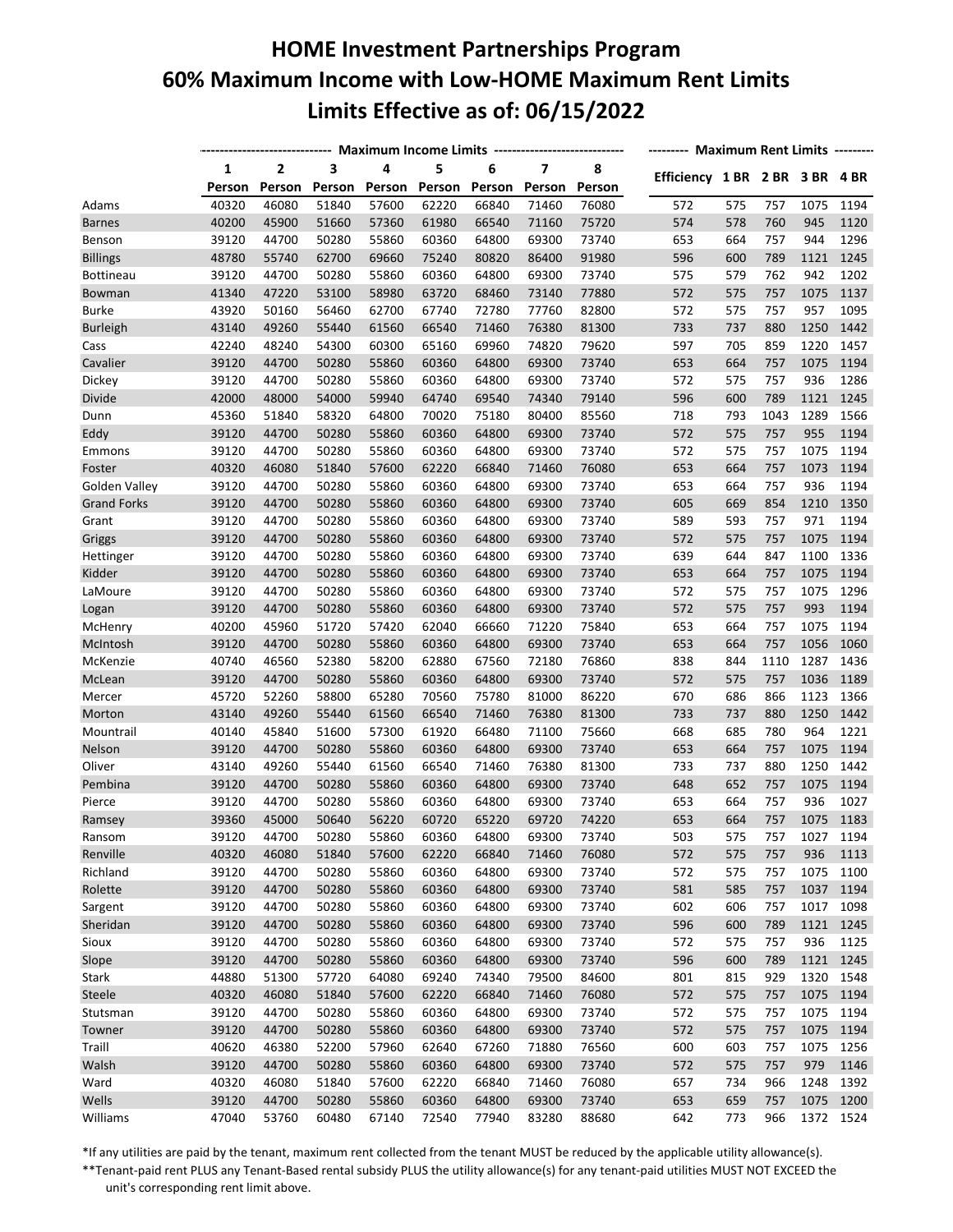# **HOME Investment Partnerships Program 60% Maximum Income with High-HOME Maximum Rent Limits Limits Effective as of: 06/15/2022**

|                    | ----------------------------- | Maximum Income Limits ---------------------------- | -------- Maximum Rent Limits -------- |                |        |        |                         |                |                                |     |      |           |      |
|--------------------|-------------------------------|----------------------------------------------------|---------------------------------------|----------------|--------|--------|-------------------------|----------------|--------------------------------|-----|------|-----------|------|
|                    | 1                             | $\overline{2}$                                     | 3                                     | 4              | 5      | 6      | $\overline{\mathbf{z}}$ | 8              |                                |     |      |           |      |
|                    | Person                        | Person                                             | Person                                | Person         | Person | Person | Person                  | Person         | Efficiency 1 BR 2 BR 3 BR 4 BR |     |      |           |      |
| Adams              | 40320                         | 46080                                              | 51840                                 | 57600          | 62220  | 66840  | 71460                   | 76080          | 572                            | 575 | 757  | 1075      | 1194 |
| <b>Barnes</b>      | 40200                         | 45900                                              | 51660                                 | 57360          | 61980  | 66540  | 71160                   | 75720          | 574                            | 578 | 760  | 945       | 1120 |
| Benson             | 39120                         | 44700                                              | 50280                                 | 55860          | 60360  | 64800  | 69300                   | 73740          | 653                            | 664 | 757  | 944       | 1296 |
| <b>Billings</b>    | 48780                         | 55740                                              | 62700                                 | 69660          | 75240  | 80820  | 86400                   | 91980          | 596                            | 600 | 789  | 1121      | 1245 |
| <b>Bottineau</b>   | 39120                         | 44700                                              | 50280                                 | 55860          | 60360  | 64800  | 69300                   | 73740          | 575                            | 579 | 762  | 942       | 1202 |
| Bowman             | 41340                         | 47220                                              | 53100                                 | 58980          | 63720  | 68460  | 73140                   | 77880          | 572                            | 575 | 757  | 1075      | 1137 |
| <b>Burke</b>       | 43920                         | 50160                                              | 56460                                 | 62700          | 67740  | 72780  | 77760                   | 82800          | 572                            | 575 | 757  | 957       | 1095 |
| <b>Burleigh</b>    | 43140                         | 49260                                              | 55440                                 | 61560          | 66540  | 71460  | 76380                   | 81300          | 733                            | 737 | 880  | 1250      | 1442 |
| Cass               | 42240                         | 48240                                              | 54300                                 | 60300          | 65160  | 69960  | 74820                   | 79620          | 597                            | 705 | 859  | 1220      | 1470 |
| Cavalier           | 39120                         | 44700                                              | 50280                                 | 55860          | 60360  | 64800  | 69300                   | 73740          | 653                            | 664 | 757  | 1075      | 1194 |
| Dickey             | 39120                         | 44700                                              | 50280                                 | 55860          | 60360  | 64800  | 69300                   | 73740          | 572                            | 575 | 757  | 936       | 1286 |
| Divide             | 42000                         | 48000                                              | 54000                                 | 59940          | 64740  | 69540  | 74340                   | 79140          | 596                            | 600 | 789  | 1121      | 1245 |
| Dunn               | 45360                         | 51840                                              | 58320                                 | 64800          | 70020  | 75180  | 80400                   | 85560          | 718                            | 793 | 1043 | 1289      | 1646 |
| Eddy               | 39120                         | 44700                                              | 50280                                 | 55860          | 60360  | 64800  | 69300                   | 73740          | 572                            | 575 | 757  | 955       | 1194 |
| Emmons             | 39120                         | 44700                                              | 50280                                 | 55860          | 60360  | 64800  | 69300                   | 73740          | 572                            | 575 | 757  | 1075      | 1194 |
| Foster             | 40320                         | 46080                                              | 51840                                 | 57600          | 62220  | 66840  | 71460                   | 76080          | 653                            | 664 | 757  | 1073      | 1194 |
| Golden Valley      | 39120                         | 44700                                              | 50280                                 | 55860          | 60360  | 64800  | 69300                   | 73740          | 653                            | 664 | 757  | 936       | 1194 |
| <b>Grand Forks</b> | 39120                         | 44700                                              | 50280                                 | 55860          | 60360  | 64800  | 69300                   | 73740          | 605                            | 669 | 854  | 1213      | 1462 |
| Grant              | 39120                         | 44700                                              | 50280                                 | 55860          | 60360  | 64800  | 69300                   | 73740          | 589                            | 593 | 757  | 971       | 1194 |
| Griggs             | 39120                         | 44700                                              | 50280                                 | 55860          | 60360  | 64800  | 69300                   | 73740          | 572                            | 575 | 757  | 1075      | 1194 |
| Hettinger          | 39120                         | 44700                                              | 50280                                 | 55860          | 60360  | 64800  | 69300                   | 73740          | 639                            | 644 | 847  | 1100      | 1336 |
| Kidder             | 39120                         | 44700                                              | 50280                                 | 55860          | 60360  | 64800  | 69300                   | 73740          | 653                            | 664 | 757  | 1075      | 1194 |
| LaMoure            | 39120                         | 44700                                              | 50280                                 | 55860          | 60360  | 64800  | 69300                   | 73740          | 572                            | 575 | 757  | 1075      | 1296 |
| Logan              | 39120                         | 44700                                              | 50280                                 | 55860          | 60360  | 64800  | 69300                   | 73740          | 572                            | 575 | 757  | 993       | 1194 |
| McHenry            | 40200                         | 45960                                              | 51720                                 | 57420          | 62040  | 66660  | 71220                   | 75840          | 653                            | 664 | 757  | 1075      | 1194 |
| McIntosh           | 39120                         | 44700                                              | 50280                                 | 55860          | 60360  | 64800  | 69300                   | 73740          | 653                            | 664 | 757  | 1056      | 1060 |
| McKenzie           | 40740                         | 46560                                              | 52380                                 | 58200          | 62880  | 67560  | 72180                   | 76860          | 838                            | 844 | 1110 | 1372      | 1809 |
| McLean             | 39120                         | 44700                                              | 50280                                 | 55860          | 60360  | 64800  | 69300                   | 73740          | 572                            | 575 | 757  | 1036      | 1189 |
| Mercer             | 45720                         | 52260                                              | 58800                                 | 65280          | 70560  | 75780  | 81000                   | 86220          | 670                            | 686 | 866  | 1123      | 1366 |
| Morton             | 43140                         | 49260                                              | 55440                                 | 61560          | 66540  | 71460  | 76380                   | 81300          | 733                            | 737 | 880  | 1250      | 1442 |
| Mountrail          | 40140                         | 45840                                              | 51600                                 | 57300          | 61920  | 66480  | 71100                   | 75660          | 668                            | 685 | 780  | 964       | 1221 |
| Nelson             | 39120                         | 44700                                              | 50280                                 | 55860          | 60360  | 64800  | 69300                   | 73740          | 653                            | 664 | 757  | 1075      | 1194 |
| Oliver             | 43140                         | 49260                                              | 55440                                 | 61560          | 66540  | 71460  | 76380                   | 81300          | 733                            | 737 | 880  | 1250      | 1442 |
| Pembina            | 39120                         | 44700                                              | 50280                                 | 55860          | 60360  | 64800  | 69300                   | 73740          | 648                            | 652 | 757  | 1075      | 1194 |
| Pierce             | 39120                         | 44700                                              | 50280                                 | 55860          | 60360  | 64800  | 69300                   | 73740          | 653                            | 664 | 757  | 936       | 1027 |
| Ramsey             | 39360                         | 45000                                              | 50640                                 | 56220          | 60720  | 65220  | 69720                   | 74220          | 653                            | 664 | 757  | 1075      | 1183 |
| Ransom             | 39120                         | 44700                                              | 50280                                 | 55860          | 60360  | 64800  | 69300                   | 73740          | 503                            | 575 | 757  | 1027      | 1194 |
| Renville           | 40320                         | 46080                                              | 51840                                 | 57600          | 62220  | 66840  | 71460                   | 76080          | 572                            | 575 | 757  | 936       | 1113 |
| Richland           | 39120                         | 44700                                              | 50280                                 | 55860          | 60360  | 64800  | 69300                   | 73740          | 572                            | 575 | 757  | 1075      | 1100 |
| Rolette            | 39120                         | 44700                                              | 50280                                 | 55860          | 60360  | 64800  | 69300                   | 73740          | 581                            | 585 | 757  | 1037      | 1194 |
| Sargent            | 39120                         | 44700                                              | 50280                                 | 55860          | 60360  | 64800  | 69300                   | 73740          | 602                            | 606 | 757  | 1017      | 1098 |
| Sheridan           | 39120                         | 44700                                              | 50280                                 | 55860          | 60360  | 64800  | 69300                   | 73740          | 596                            | 600 | 789  | 1121      | 1245 |
| Sioux              | 39120                         | 44700                                              | 50280                                 | 55860          | 60360  | 64800  | 69300                   | 73740          | 572                            | 575 | 757  | 936       | 1125 |
|                    | 39120                         | 44700                                              | 50280                                 |                | 60360  |        | 69300                   |                |                                | 600 | 789  | 1121      | 1245 |
| Slope              | 44880                         | 51300                                              |                                       | 55860<br>64080 |        | 64800  |                         | 73740<br>84600 | 596                            |     |      | 1320      |      |
| Stark              |                               |                                                    | 57720                                 |                | 69240  | 74340  | 79500                   |                | 801                            | 815 | 929  |           | 1554 |
| Steele             | 40320                         | 46080                                              | 51840                                 | 57600          | 62220  | 66840  | 71460                   | 76080          | 572                            | 575 | 757  | 1075      | 1194 |
| Stutsman           | 39120                         | 44700                                              | 50280                                 | 55860          | 60360  | 64800  | 69300                   | 73740          | 572                            | 575 | 757  | 1075      | 1194 |
| Towner             | 39120                         | 44700                                              | 50280                                 | 55860          | 60360  | 64800  | 69300                   | 73740          | 572                            | 575 | 757  | 1075      | 1194 |
| Traill             | 40620                         | 46380                                              | 52200                                 | 57960          | 62640  | 67260  | 71880                   | 76560          | 600                            | 603 | 757  | 1075      | 1256 |
| Walsh              | 39120                         | 44700                                              | 50280                                 | 55860          | 60360  | 64800  | 69300                   | 73740          | 572                            | 575 | 757  | 979       | 1146 |
| Ward               | 40320                         | 46080                                              | 51840                                 | 57600          | 62220  | 66840  | 71460                   | 76080          | 657                            | 734 | 966  | 1372      | 1653 |
| Wells              | 39120                         | 44700                                              | 50280                                 | 55860          | 60360  | 64800  | 69300                   | 73740          | 653                            | 659 | 757  | 1075      | 1200 |
| Williams           | 47040                         | 53760                                              | 60480                                 | 67140          | 72540  | 77940  | 83280                   | 88680          | 642                            | 773 | 966  | 1372 1524 |      |

\*If any utilities are paid by the tenant, maximum rent collected from the tenant MUST be reduced by the applicable utility allowance(s).

\*\*Tenant-paid rent PLUS any Tenant-Based rental subsidy PLUS the utility allowance(s) for any tenant-paid utilities MUST NOT EXCEED the unit's corresponding rent limit above.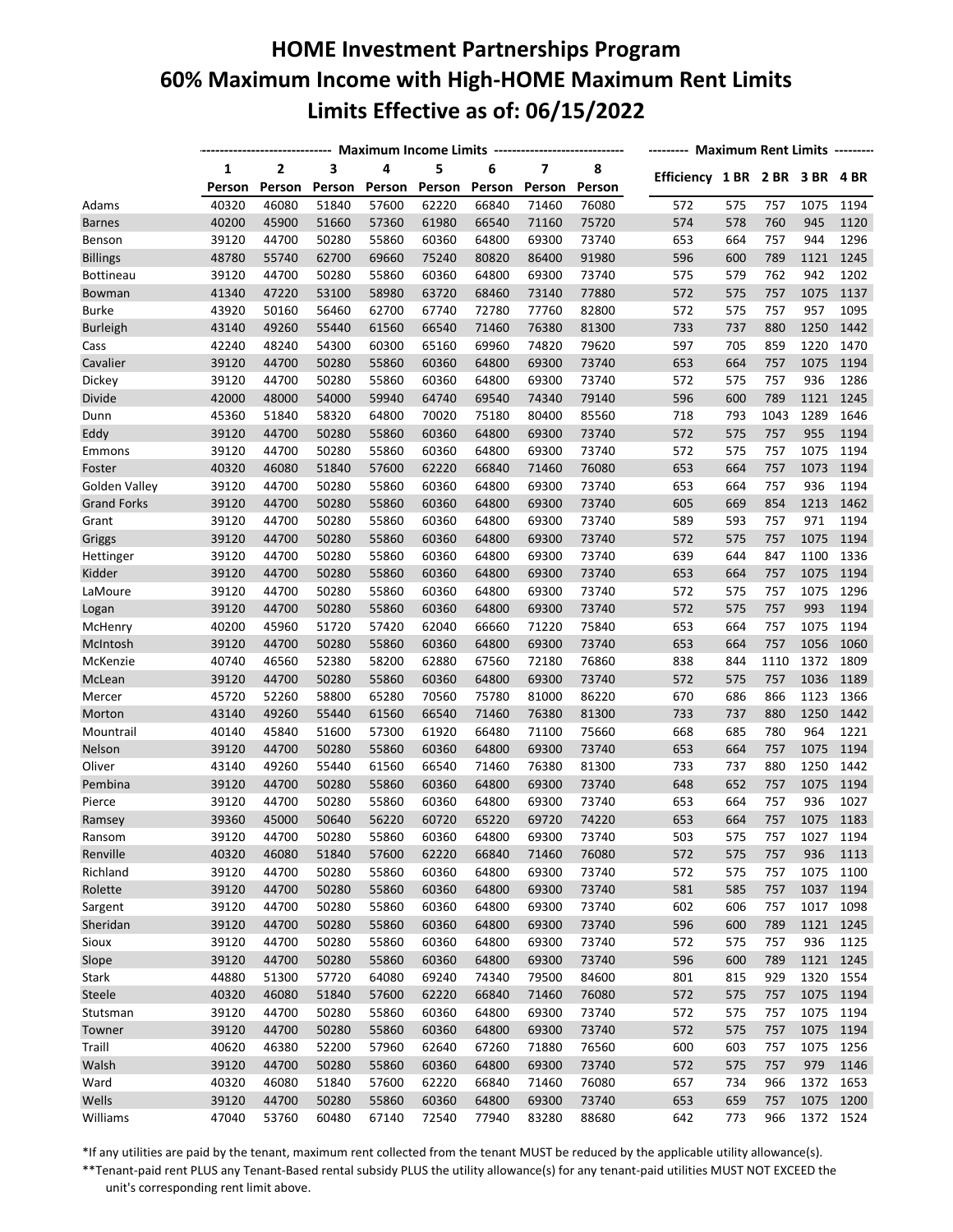## **HOME Investment Partnerships Program 80% Maximum Income with Low-HOME Maximum Rent Limits Limits Effective as of: 06/15/2022**

|                      | ---------------------------- Maximum Income Limits ----------------------------- | -------- Maximum Rent Limits -------- |        |        |        |        |                         |        |                                |     |      |           |      |
|----------------------|----------------------------------------------------------------------------------|---------------------------------------|--------|--------|--------|--------|-------------------------|--------|--------------------------------|-----|------|-----------|------|
|                      | 1                                                                                | $\overline{2}$                        | 3      | 4      | 5      | 6      | $\overline{\mathbf{z}}$ | 8      |                                |     |      |           |      |
|                      | Person                                                                           | Person                                | Person | Person | Person | Person | Person                  | Person | Efficiency 1 BR 2 BR 3 BR 4 BR |     |      |           |      |
| Adams                | 53800                                                                            | 61450                                 | 69150  | 76800  | 82950  | 89100  | 95250                   | 101400 | 572                            | 575 | 757  | 1075      | 1194 |
| <b>Barnes</b>        | 53550                                                                            | 61200                                 | 68850  | 76500  | 82650  | 88750  | 94900                   | 101000 | 574                            | 578 | 760  | 945       | 1120 |
| Benson               | 52150                                                                            | 59600                                 | 67050  | 74500  | 80500  | 86450  | 92400                   | 98350  | 653                            | 664 | 757  | 944       | 1296 |
| <b>Billings</b>      | 63000                                                                            | 72000                                 | 81000  | 90000  | 97200  | 104400 | 111600                  | 118800 | 596                            | 600 | 789  | 1121      | 1245 |
| <b>Bottineau</b>     | 52150                                                                            | 59600                                 | 67050  | 74500  | 80500  | 86450  | 92400                   | 98350  | 575                            | 579 | 762  | 942       | 1202 |
| Bowman               | 55100                                                                            | 62950                                 | 70800  | 78650  | 84950  | 91250  | 97550                   | 103850 | 572                            | 575 | 757  | 1075      | 1137 |
| <b>Burke</b>         | 58550                                                                            | 66900                                 | 75250  | 83600  | 90300  | 97000  | 103700                  | 110400 | 572                            | 575 | 757  | 957       | 1095 |
| <b>Burleigh</b>      | 57500                                                                            | 65700                                 | 73900  | 82100  | 88700  | 95250  | 101850                  | 108400 | 733                            | 737 | 880  | 1250      | 1442 |
| Cass                 | 56300                                                                            | 64350                                 | 72400  | 80400  | 86850  | 93300  | 99700                   | 106150 | 597                            | 705 | 859  | 1220      | 1457 |
| Cavalier             | 52150                                                                            | 59600                                 | 67050  | 74500  | 80500  | 86450  | 92400                   | 98350  | 653                            | 664 | 757  | 1075      | 1194 |
| Dickey               | 52150                                                                            | 59600                                 | 67050  | 74500  | 80500  | 86450  | 92400                   | 98350  | 572                            | 575 | 757  | 936       | 1286 |
| Divide               | 55950                                                                            | 63950                                 | 71950  | 79900  | 86300  | 92700  | 99100                   | 105500 | 596                            | 600 | 789  | 1121      | 1245 |
| Dunn                 | 60500                                                                            | 69150                                 | 77800  | 86400  | 93350  | 100250 | 107150                  | 114050 | 718                            | 793 | 1043 | 1289      | 1566 |
| Eddy                 | 52150                                                                            | 59600                                 | 67050  | 74500  | 80500  | 86450  | 92400                   | 98350  | 572                            | 575 | 757  | 955       | 1194 |
| Emmons               | 52150                                                                            | 59600                                 | 67050  | 74500  | 80500  | 86450  | 92400                   | 98350  | 572                            | 575 | 757  | 1075      | 1194 |
| Foster               | 53800                                                                            | 61450                                 | 69150  | 76800  | 82950  | 89100  | 95250                   | 101400 | 653                            | 664 | 757  | 1073      | 1194 |
| Golden Valley        | 52150                                                                            | 59600                                 | 67050  | 74500  | 80500  | 86450  | 92400                   | 98350  | 653                            | 664 | 757  | 936       | 1194 |
| <b>Grand Forks</b>   | 52150                                                                            | 59600                                 | 67050  | 74500  | 80500  | 86450  | 92400                   | 98350  | 605                            | 669 | 854  | 1210      | 1350 |
| Grant                | 52150                                                                            | 59600                                 | 67050  | 74500  | 80500  | 86450  | 92400                   | 98350  | 589                            | 593 | 757  | 971       | 1194 |
| Griggs               | 52150                                                                            | 59600                                 | 67050  | 74500  | 80500  | 86450  | 92400                   | 98350  | 572                            | 575 | 757  | 1075      | 1194 |
| Hettinger            | 52150                                                                            | 59600                                 | 67050  | 74500  | 80500  | 86450  | 92400                   | 98350  | 639                            | 644 | 847  | 1100      | 1336 |
| Kidder               | 52150                                                                            | 59600                                 | 67050  | 74500  | 80500  | 86450  | 92400                   | 98350  | 653                            | 664 | 757  | 1075      | 1194 |
| LaMoure              | 52150                                                                            | 59600                                 | 67050  | 74500  | 80500  | 86450  | 92400                   | 98350  | 572                            | 575 | 757  | 1075      | 1296 |
| Logan                | 52150                                                                            | 59600                                 | 67050  | 74500  | 80500  | 86450  | 92400                   | 98350  | 572                            | 575 | 757  | 993       | 1194 |
| McHenry              | 53600                                                                            | 61250                                 | 68900  | 76550  | 82700  | 88800  | 94950                   | 101050 | 653                            | 664 | 757  | 1075      | 1194 |
| McIntosh             | 52150                                                                            | 59600                                 | 67050  | 74500  | 80500  | 86450  | 92400                   | 98350  | 653                            | 664 | 757  | 1056      | 1060 |
| McKenzie             | 54350                                                                            | 62100                                 | 69850  | 77600  | 83850  | 90050  | 96250                   | 102450 | 838                            | 844 | 1110 | 1287      | 1436 |
| McLean               | 52150                                                                            | 59600                                 | 67050  | 74500  | 80500  | 86450  | 92400                   | 98350  | 572                            | 575 | 757  | 1036      | 1189 |
| Mercer               | 60950                                                                            | 69650                                 | 78350  | 87050  | 94050  | 101000 | 107950                  | 114950 | 670                            | 686 | 866  | 1123      | 1366 |
| Morton               | 57500                                                                            | 65700                                 | 73900  | 82100  | 88700  | 95250  | 101850                  | 108400 | 733                            | 737 | 880  | 1250      | 1442 |
| Mountrail            | 53500                                                                            | 61150                                 | 68800  | 76400  | 82550  | 88650  | 94750                   | 100850 | 668                            | 685 | 780  | 964       | 1221 |
| Nelson               | 52150                                                                            | 59600                                 | 67050  | 74500  | 80500  | 86450  | 92400                   | 98350  | 653                            | 664 | 757  | 1075      | 1194 |
| Oliver               | 57500                                                                            | 65700                                 | 73900  | 82100  | 88700  | 95250  | 101850                  | 108400 | 733                            | 737 | 880  | 1250      | 1442 |
| Pembina              | 52150                                                                            | 59600                                 | 67050  | 74500  | 80500  | 86450  | 92400                   | 98350  | 648                            | 652 | 757  | 1075      | 1194 |
| Pierce               | 52150                                                                            | 59600                                 | 67050  | 74500  | 80500  | 86450  | 92400                   | 98350  | 653                            | 664 | 757  | 936       | 1027 |
| Ramsey               | 52500                                                                            | 60000                                 | 67500  | 74950  | 80950  | 86950  | 92950                   | 98950  | 653                            | 664 | 757  | 1075      | 1183 |
| Ransom               | 52150                                                                            | 59600                                 | 67050  | 74500  | 80500  | 86450  | 92400                   | 98350  | 503                            | 575 | 757  | 1027      | 1194 |
|                      | 53800                                                                            | 61450                                 | 69150  | 76800  | 82950  | 89100  | 95250                   | 101400 | 572                            |     |      | 936       | 1113 |
| Renville<br>Richland | 52150                                                                            | 59600                                 | 67050  | 74500  | 80500  | 86450  |                         | 98350  |                                | 575 | 757  |           |      |
|                      |                                                                                  |                                       |        |        |        |        | 92400                   |        | 572                            | 575 | 757  | 1075      | 1100 |
| Rolette              | 52150                                                                            | 59600                                 | 67050  | 74500  | 80500  | 86450  | 92400                   | 98350  | 581                            | 585 | 757  | 1037      | 1194 |
| Sargent              | 52150                                                                            | 59600                                 | 67050  | 74500  | 80500  | 86450  | 92400                   | 98350  | 602                            | 606 | 757  | 1017      | 1098 |
| Sheridan             | 52150                                                                            | 59600                                 | 67050  | 74500  | 80500  | 86450  | 92400                   | 98350  | 596                            | 600 | 789  | 1121      | 1245 |
| Sioux                | 52150                                                                            | 59600                                 | 67050  | 74500  | 80500  | 86450  | 92400                   | 98350  | 572                            | 575 | 757  | 936       | 1125 |
| Slope                | 52150                                                                            | 59600                                 | 67050  | 74500  | 80500  | 86450  | 92400                   | 98350  | 596                            | 600 | 789  | 1121      | 1245 |
| Stark                | 59850                                                                            | 68400                                 | 76950  | 85450  | 92300  | 99150  | 106000                  | 112800 | 801                            | 815 | 929  | 1320      | 1548 |
| Steele               | 53800                                                                            | 61450                                 | 69150  | 76800  | 82950  | 89100  | 95250                   | 101400 | 572                            | 575 | 757  | 1075      | 1194 |
| Stutsman             | 52150                                                                            | 59600                                 | 67050  | 74500  | 80500  | 86450  | 92400                   | 98350  | 572                            | 575 | 757  | 1075      | 1194 |
| Towner               | 52150                                                                            | 59600                                 | 67050  | 74500  | 80500  | 86450  | 92400                   | 98350  | 572                            | 575 | 757  | 1075      | 1194 |
| Traill               | 54150                                                                            | 61850                                 | 69600  | 77300  | 83500  | 89700  | 95900                   | 102050 | 600                            | 603 | 757  | 1075      | 1256 |
| Walsh                | 52150                                                                            | 59600                                 | 67050  | 74500  | 80500  | 86450  | 92400                   | 98350  | 572                            | 575 | 757  | 979       | 1146 |
| Ward                 | 53800                                                                            | 61450                                 | 69150  | 76800  | 82950  | 89100  | 95250                   | 101400 | 657                            | 734 | 966  | 1248      | 1392 |
| Wells                | 52150                                                                            | 59600                                 | 67050  | 74500  | 80500  | 86450  | 92400                   | 98350  | 653                            | 659 | 757  | 1075      | 1200 |
| Williams             | 62650                                                                            | 71600                                 | 80550  | 89500  | 96700  | 103850 | 111000                  | 118150 | 642                            | 773 | 966  | 1372 1524 |      |

\*If any utilities are paid by the tenant, maximum rent collected from the tenant MUST be reduced by the applicable utility allowance(s).

\*\*Tenant-paid rent PLUS any Project-Based or Tenant-Based rental subsidy PLUS the utility allowance(s) for any tenant-paid utilities MUST NOT EXCEED the unit's corresponding rent limit above.